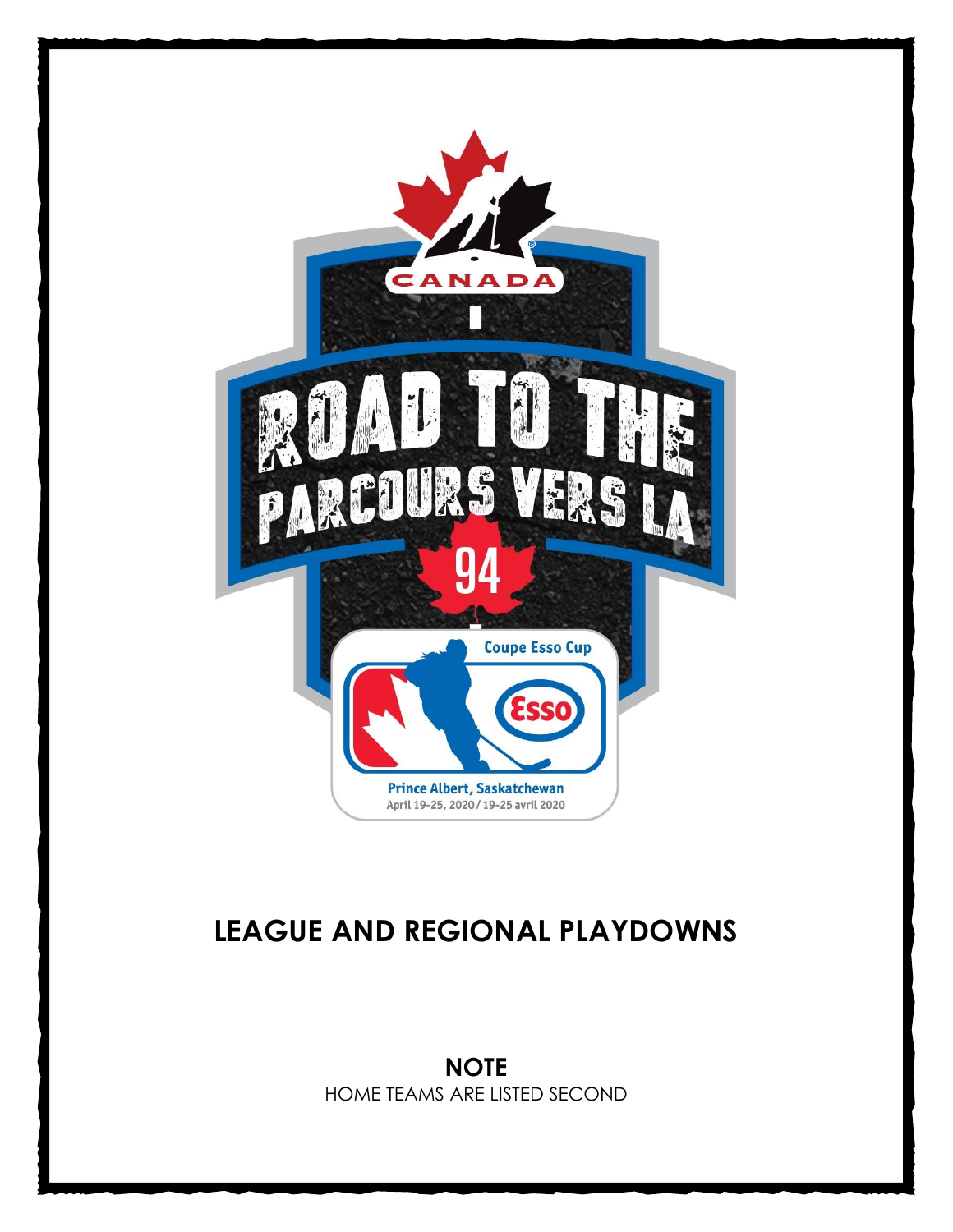## **ALBERTA FEMALE HOCKEY LEAGUE**

### **QUALIFYING ROUND (BEST-OF-THREE)**

|                                                                            | <sup>2</sup> EDMONTON PANDAS vs. <sup>6</sup> RED DEER CHIEFS |          |                 |         |                 |  |  |
|----------------------------------------------------------------------------|---------------------------------------------------------------|----------|-----------------|---------|-----------------|--|--|
|                                                                            | <b>GAME 1</b>                                                 | March 6  | <b>Red Deer</b> | $1 - 2$ | Edmonton        |  |  |
|                                                                            | GAME 2                                                        | March 7  | <b>Red Deer</b> | $2 - 1$ | Edmonton        |  |  |
|                                                                            | GAME 3                                                        | March 14 | Edmonton        |         | <b>Red Deer</b> |  |  |
|                                                                            |                                                               |          | SERIES TIED 1-1 |         |                 |  |  |
|                                                                            |                                                               |          |                 |         |                 |  |  |
| <sup>3</sup> ROCKY MOUNTAIN RAIDERS vs. <sup>5</sup> LLOYDMINSTER STEELERS |                                                               |          |                 |         |                 |  |  |
|                                                                            |                                                               |          |                 |         |                 |  |  |
|                                                                            | <b>GAME 1</b>                                                 | March 7  | Lloydminster    | $1 - 2$ | Rocky Mountain  |  |  |
|                                                                            | GAME 2                                                        | March 8  | Lloydminster    | $4 - 1$ | Rocky Mountain  |  |  |
|                                                                            | GAME 3                                                        | March 14 | Rocky Mountain  |         | Lloydminster    |  |  |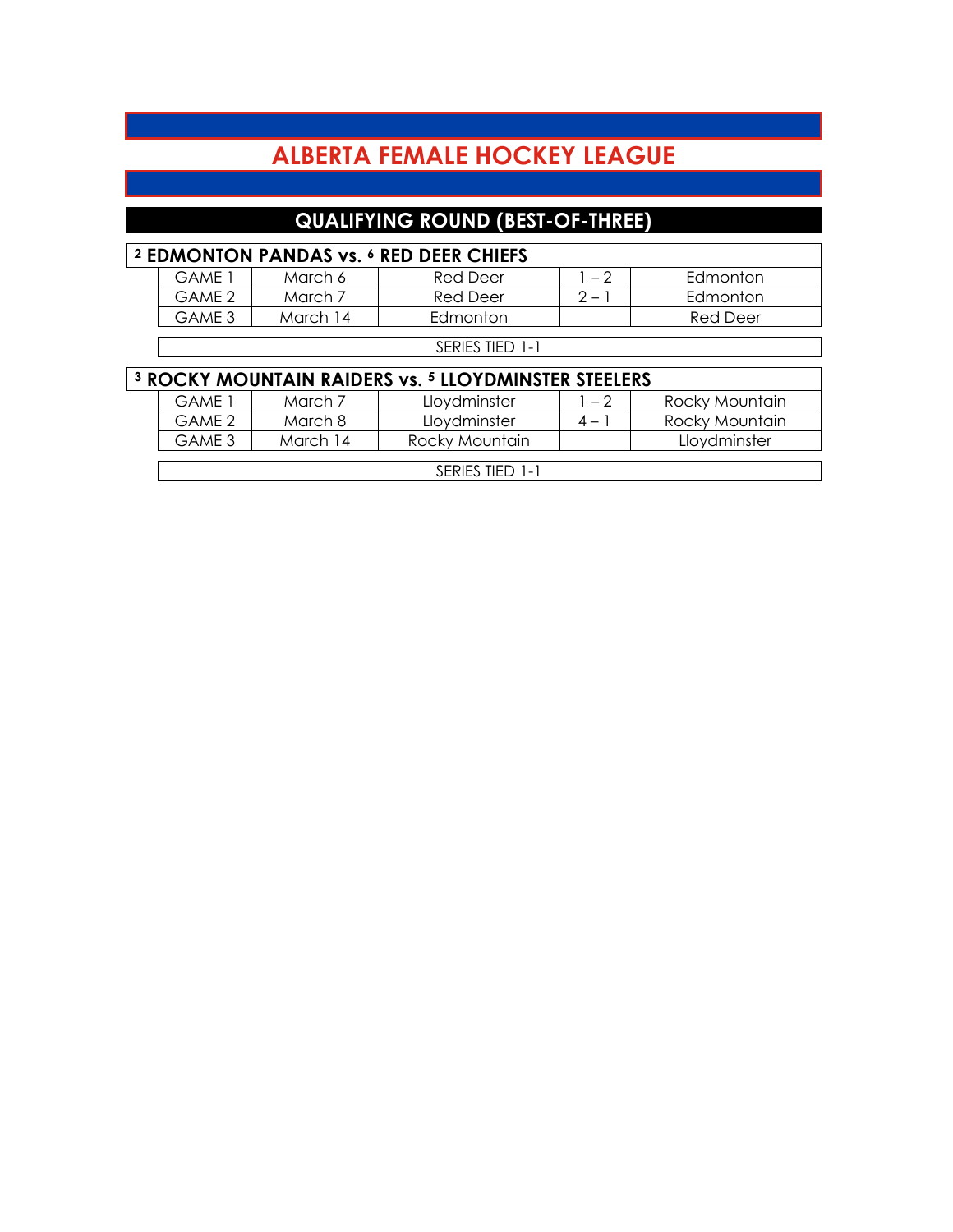## **BRITISH COLUMBIA FEMALE MIDGET AAA**

### **QUARTERFINALS (BEST-OF-THREE)**

| <sup>4</sup> THOMPSON-OKANAGAN LAKERS vs. <sup>5</sup> VANCOUVER ISLAND SEALS |  |
|-------------------------------------------------------------------------------|--|
|-------------------------------------------------------------------------------|--|

|  | GAMF 1          | March 13 | Vancouver Island  |  | Thompson-Okanagan |  |  |
|--|-----------------|----------|-------------------|--|-------------------|--|--|
|  | GAME 2          | March 14 | Thompson-Okanagan |  | Vancouver Island  |  |  |
|  |                 |          |                   |  |                   |  |  |
|  | SERIES TIED 0-0 |          |                   |  |                   |  |  |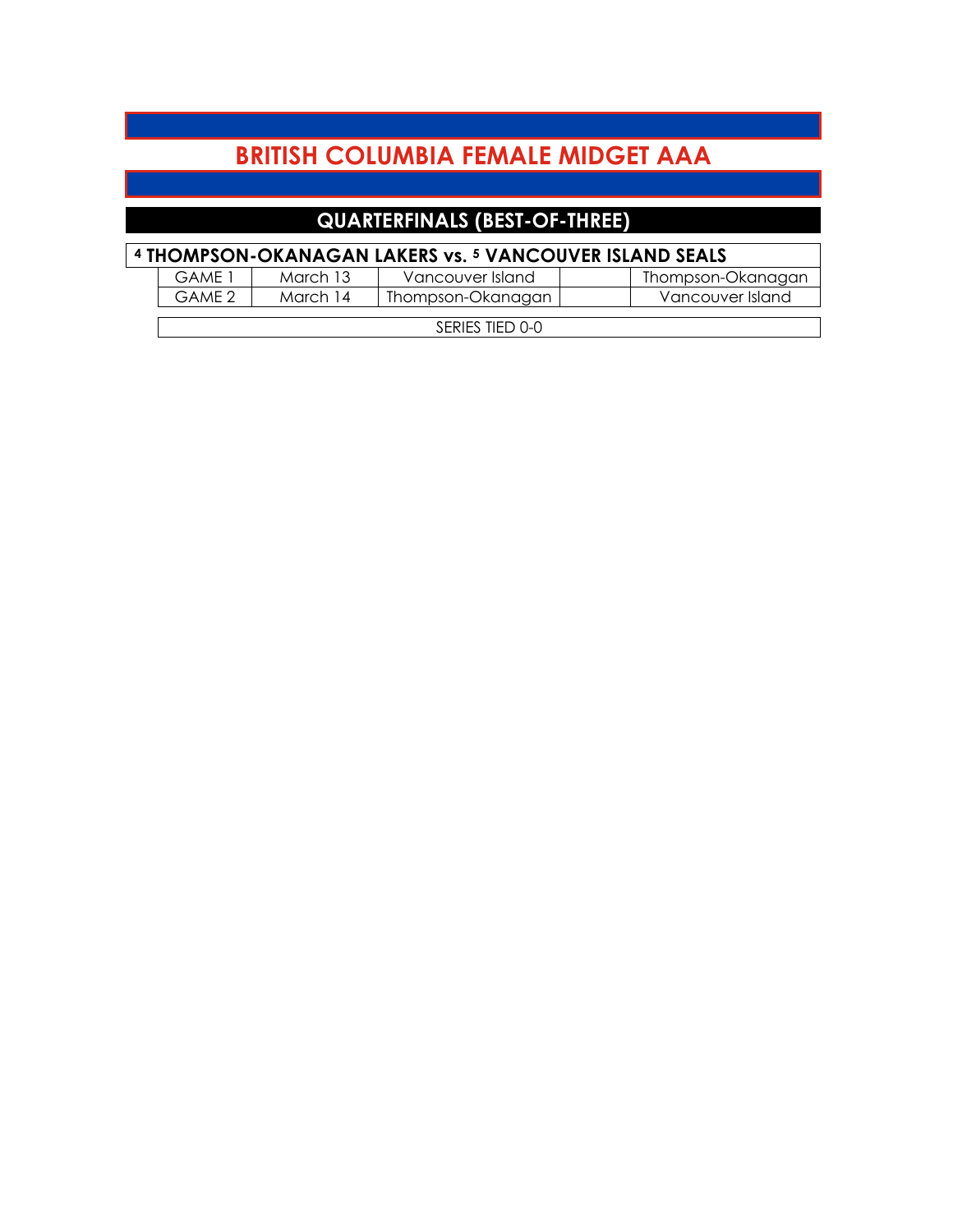### **MANITOBA FEMALE HOCKEY LEAGUE**

#### **QUARTERFINALS (BEST-OF-FIVE)**

| <sup>1</sup> WINNIPEG AVROS vs. <sup>8</sup> INTERLAKE LIGHTNING |             |                                                                    |            |                       |  |
|------------------------------------------------------------------|-------------|--------------------------------------------------------------------|------------|-----------------------|--|
| <b>GAME 1</b>                                                    | February 13 | <b>Interlake</b>                                                   | $0 - 6$    | Winnipeg              |  |
| GAME <sub>2</sub>                                                | February 16 | Winnipeg                                                           | $4 - 0$    | Interlake             |  |
| GAME <sub>3</sub>                                                | February 20 | Interlake                                                          | $1 - 9$    | Winnipeg              |  |
|                                                                  |             | WINNIPEG WINS SERIES 3-0                                           |            |                       |  |
|                                                                  |             | <sup>2</sup> WINNIPEG ICE vs. <sup>7</sup> CENTRAL PLAINS CAPITALS |            |                       |  |
| GAME 1                                                           | February 12 | <b>Central Plains</b>                                              | $2 - 3$    | Winnipeg              |  |
| GAME <sub>2</sub>                                                | February 14 | Winnipeg                                                           | $3 - 4$    | <b>Central Plains</b> |  |
| GAME <sub>3</sub>                                                | February 16 | <b>Central Plains</b>                                              | $0 - 4$    | Winnipeg              |  |
| GAME 4                                                           | February 19 | Winnipeg                                                           | $2 - 0$    | <b>Central Plains</b> |  |
|                                                                  |             | WINNIPEG WINS SERIES 3-1                                           |            |                       |  |
|                                                                  |             | <sup>3</sup> YELLOWHEAD CHIEFS vs. 6 PEMBINA VALLEY HAWKS          |            |                       |  |
| GAME 1                                                           | February 12 | Pembina Valley                                                     | $4 - 5$ ot | Yellowhead            |  |
| GAME <sub>2</sub>                                                | February 14 | Yellowhead                                                         | $3 - 0$    | Pembina Valley        |  |
| GAME <sub>3</sub>                                                | February 16 | Pembina Valley                                                     | $1 - 3$    | Yellowhead            |  |
|                                                                  |             | YELLOWHEAD WINS SERIES 3-0                                         |            |                       |  |
|                                                                  |             | <sup>4</sup> WESTMAN WILDCATS vs. <sup>5</sup> EASTMAN SELECTS     |            |                       |  |
| <b>GAME 1</b>                                                    | February 12 | Eastman                                                            | $0 - 1$ or | Westman               |  |

| <u>WESHWAN WILDUAIS VS. " EASHWAN SELECTS</u> |             |         |            |         |  |  |  |
|-----------------------------------------------|-------------|---------|------------|---------|--|--|--|
| GAMF 1                                        | February 12 | Eastman | $0 - 1$ ot | Westman |  |  |  |
| GAME 2                                        | February 14 | Westman | $2 - 3$    | Eastman |  |  |  |
| GAME 3                                        | February 16 | Eastman | በ – 2      | Westman |  |  |  |
| GAME 4                                        | February 19 | Westman | $3 -$      | Eastman |  |  |  |

WESTMAN WINS SERIES 3-1

#### **SEMIFINALS (BEST-OF-FIVE)**

#### **<sup>1</sup> WINNIPEG AVROS vs. <sup>4</sup> WESTMAN WILDCATS**

| GAME 1 | February 28 | Westman  | - 3        | Winnipeg |
|--------|-------------|----------|------------|----------|
| GAMF 2 | March ì     | Winnipeg | $2 - 1201$ | Westman  |
| GAME 3 | March 5     | Westman  | 3 – 4 ਨਾ   | Winnipeg |
| GAMF 4 | March 7     | Winnipeg | 5 — 2      | Westman  |
|        |             |          |            |          |

WINNIPEG WINS SERIES 3-1

| <sup>2</sup> WINNIPEG ICE vs. <sup>3</sup> YELLOWHEAD CHIEFS |             |            |         |            |  |  |  |
|--------------------------------------------------------------|-------------|------------|---------|------------|--|--|--|
| GAME 1                                                       | February 26 | Yellowhead | $2 - 0$ | Winnipeg   |  |  |  |
| GAME 2                                                       | February 28 | Winnipeg   | $2 - 0$ | Yellowhead |  |  |  |
| GAME 3                                                       | March 1     | Yellowhead | $3 - 4$ | Winnipeg   |  |  |  |
| GAME 4                                                       | March 4     | Winnipeg   | $1 - 2$ | Yellowhead |  |  |  |
| GAME 5                                                       | March 6     | Yellowhead | $0 - 3$ | Winnipeg   |  |  |  |
|                                                              |             |            |         |            |  |  |  |
| WINNIPEG WINS SERIES 3-2                                     |             |            |         |            |  |  |  |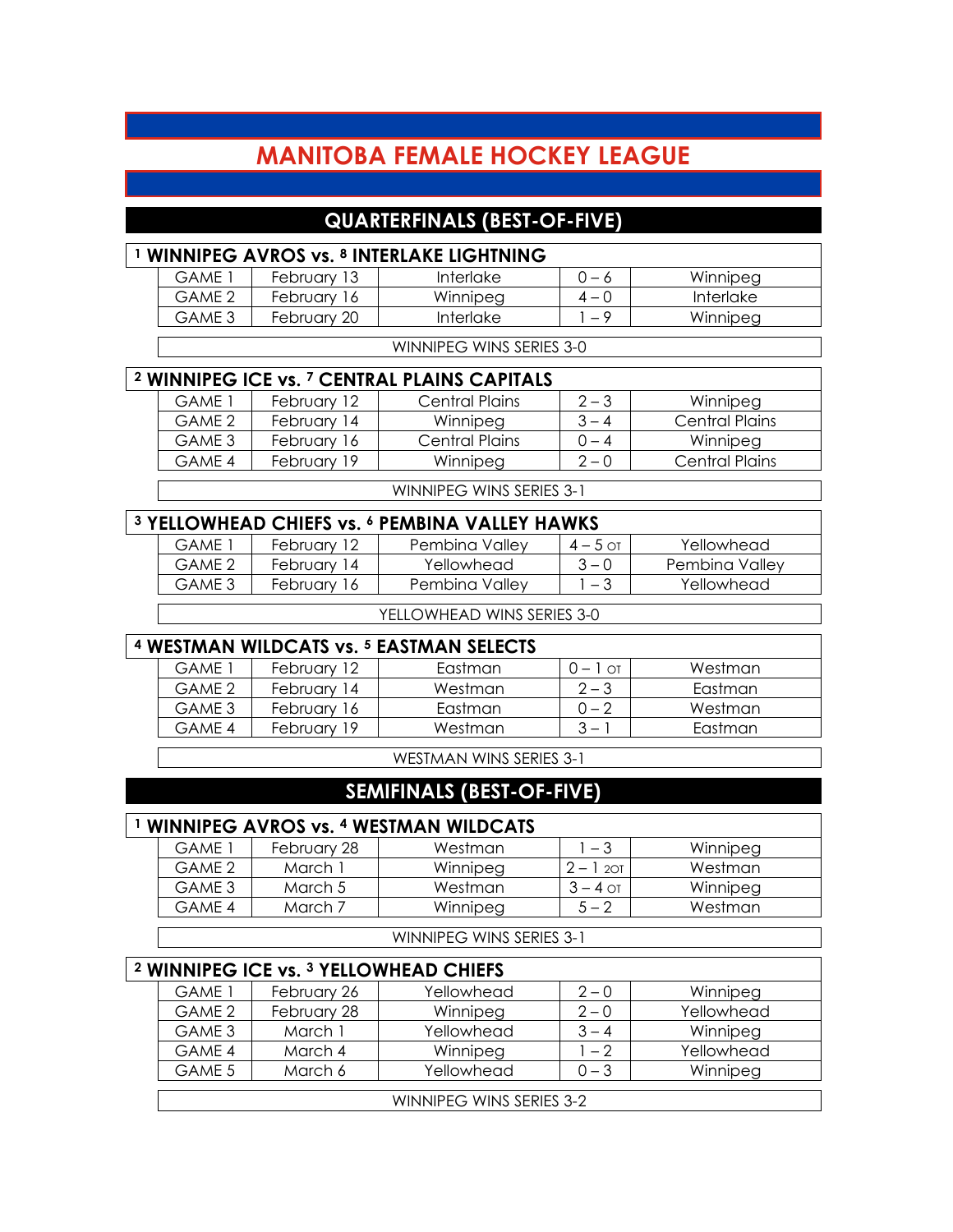| <b>MFHL CHAMPIONSHIP (BEST-OF-FIVE)</b>  |          |       |  |       |  |  |
|------------------------------------------|----------|-------|--|-------|--|--|
| <b>WINNIPEG AVROS vs. 2 WINNIPEG ICE</b> |          |       |  |       |  |  |
| <b>GAME 1</b>                            | March 14 | Ice   |  | Avros |  |  |
| GAME 2                                   | March 18 | Avros |  | Ice   |  |  |
| GAME 3                                   | March 21 | Ice   |  | Avros |  |  |
| SERIES TIED 0-0                          |          |       |  |       |  |  |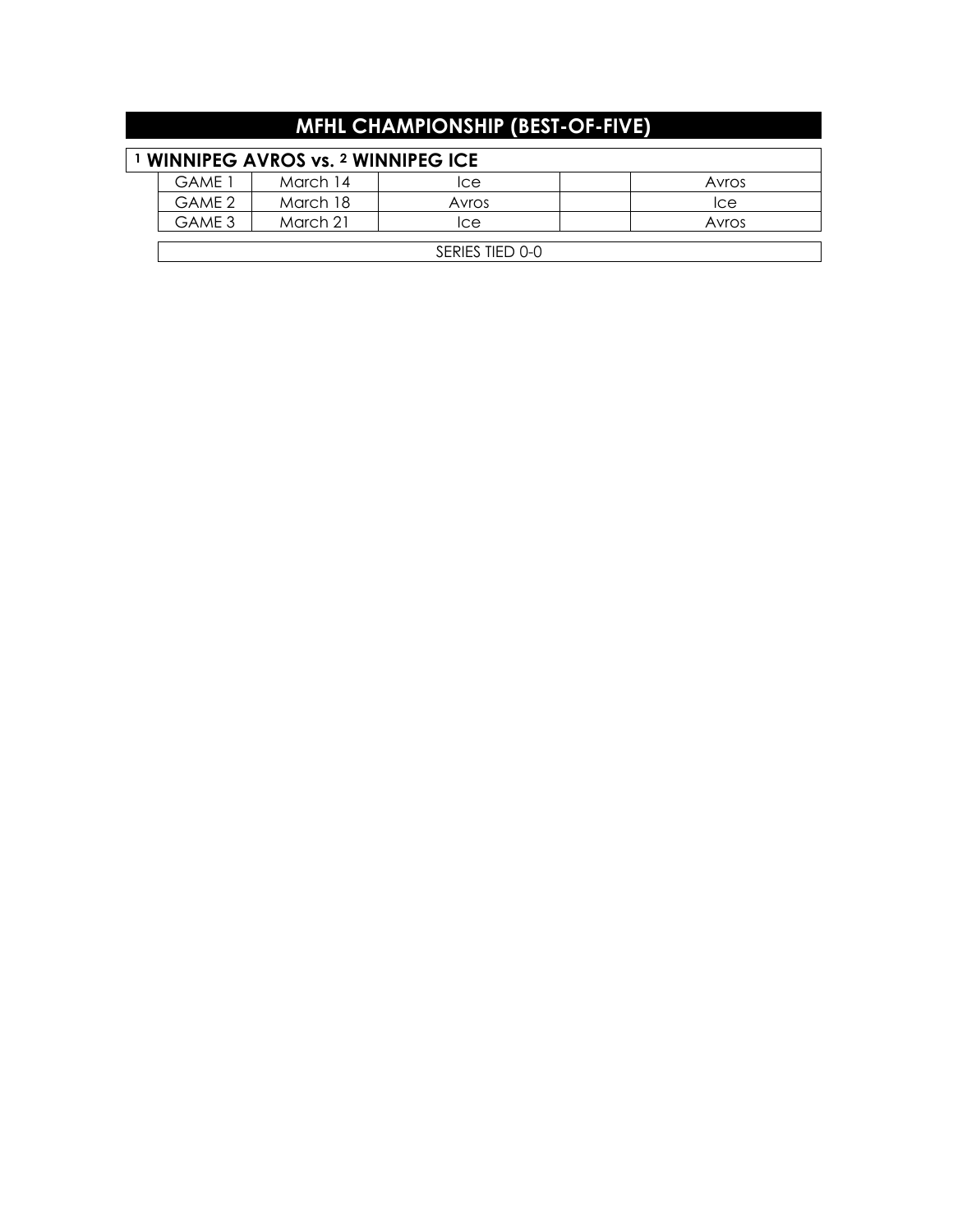### **HOCKEY NEWFOUNDLAND & LABRADOR**

#### **SEMIFINALS (BEST-OF-THREE)**

| <sup>1</sup> EASTERN ICE BREAKERS vs. 4 CENTRAL ICE PAK |         |         |  |         |  |  |
|---------------------------------------------------------|---------|---------|--|---------|--|--|
| GAME                                                    | March 6 | Central |  | Eastern |  |  |
| GAMF 2                                                  | March 6 | Eastern |  | Central |  |  |
|                                                         |         |         |  |         |  |  |

EASTERN WINS SERIES 2-0

#### **<sup>2</sup> WESTERN WARRIORS vs. <sup>3</sup> TRI-PEN ICE**

| GAME   | March 6 | Tri-Pen | 4<br>$\overline{\phantom{0}}$ | Western |
|--------|---------|---------|-------------------------------|---------|
| GAME 2 | March 6 | Western | $4 -$                         | Tri-Pen |
|        |         |         |                               |         |

TRI-PEN WINS SERIES 2-0

#### **HNL CHAMPIONSHIP (BEST-OF-THREE)**

#### **<sup>1</sup> EASTERN ICE BREAKERS vs. <sup>3</sup> TRI-PEN ICE**

| $\blacksquare$           |                      |         |                          |         |  |  |
|--------------------------|----------------------|---------|--------------------------|---------|--|--|
| $\neg$ $\forall$         | 'VICI.               | 'r⊩Per⊾ | $\overline{\phantom{0}}$ |         |  |  |
| $\overline{\phantom{a}}$ | $\sim$ rok<br>'VICI. |         | $\overline{\phantom{0}}$ | Tri-Pen |  |  |
|                          |                      |         |                          |         |  |  |

EASTERN WINS SERIES 2-0

## **EASTERN ICE BREAKERS**

2020 NEWFOUNDLAND & LABRADOR CHAMPIONS ADVANCE TO ATLANTIC REGIONAL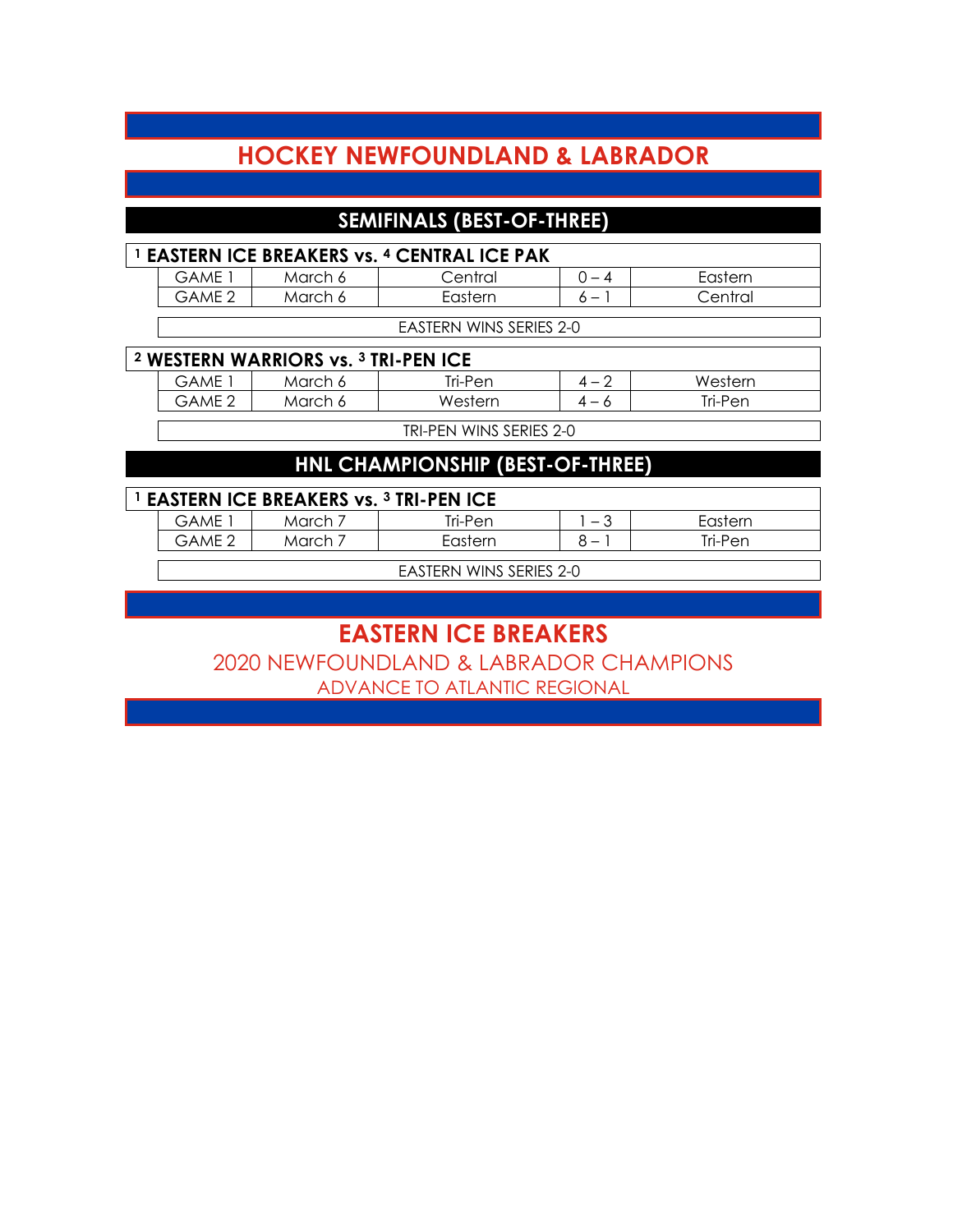### **NOVA SCOTIA FEMALE MIDGET HOCKEY LEAGUE**

### **SEMIFINALS (BEST-OF-FIVE)**

| <b>NORTHERN SELECTS vs. 6 EAST HANTS PENGUINS</b> |             |                 |         |            |  |  |
|---------------------------------------------------|-------------|-----------------|---------|------------|--|--|
| GAMF 1                                            | February 22 | East Hants      | $3 - 5$ | Northern   |  |  |
| GAME 2                                            | February 23 | East Hants      | $5 - 8$ | Northern   |  |  |
| GAME 3                                            | February 29 | <b>Northern</b> | 7 — N   | East Hants |  |  |
|                                                   |             |                 |         |            |  |  |

NORTHERN WINS SERIES 3-0

### **<sup>2</sup> HALIFAX FIRE vs. <sup>5</sup> CAPE BRETON PANTHERS**

| GAMF 1 | February 22 | Cape Breton    | $5-$    | Halifax     |
|--------|-------------|----------------|---------|-------------|
| GAME 2 | February 23 | Cape Breton    | $-3$    | Halifax     |
| GAME 3 | February 28 | <b>Halifax</b> | $6 - 0$ | Cape Breton |
| GAMF 4 | February 29 | Halifax        | $-4$    | Cape Breton |
| GAME 5 | March 1     | Cape Breton    | - 6     | Halifax     |

HALIFAX WINS SERIES 3-2

### **NSFMHL CHAMPIONSHIP (BEST-OF-FIVE)**

#### **<sup>1</sup> NORTHERN SELECTS vs. <sup>2</sup> HALIFAX FIRE**

| .      |          |                 |         |                 |  |  |
|--------|----------|-----------------|---------|-----------------|--|--|
| GAME 1 | March 6  | Halifax         | $3 - 0$ | <b>Northern</b> |  |  |
| GAME 2 | March 8  | <b>Halifax</b>  | 0 — 5   | <b>Northern</b> |  |  |
| GAME 3 | March 13 | <b>Northern</b> |         | Halifax         |  |  |
| GAME 4 | March 14 | <b>Northern</b> |         | Halifax         |  |  |
|        |          |                 |         |                 |  |  |
|        |          | SERIES TIED 1-1 |         |                 |  |  |